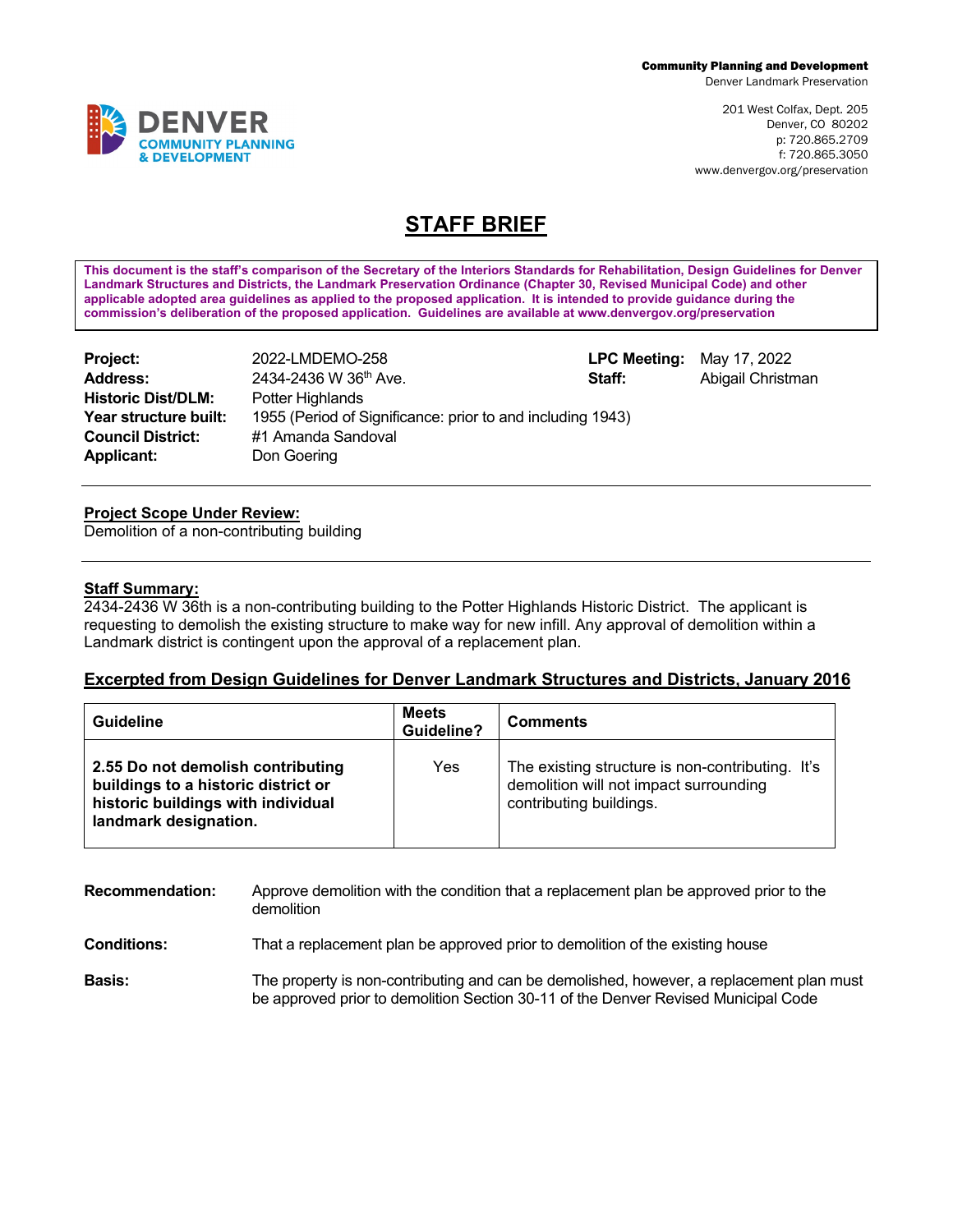**Suggested Motion: I move to CONDITIONALLY APPROVE application #2022-LMDEMO-258 for the demolition at 2434-2436 W 36th Ave., as per design guideline 2.55, chapter 30-6(6) of the Denver Revised Municipal Code, presented testimony, submitted documentation and information provided in the staff report with the following condition: That a replacement plan be approved prior to demolition of the current structure.** 

Potter Highlands District Map with 2434-2436 W 36<sup>th</sup> Ave. outlined in red.